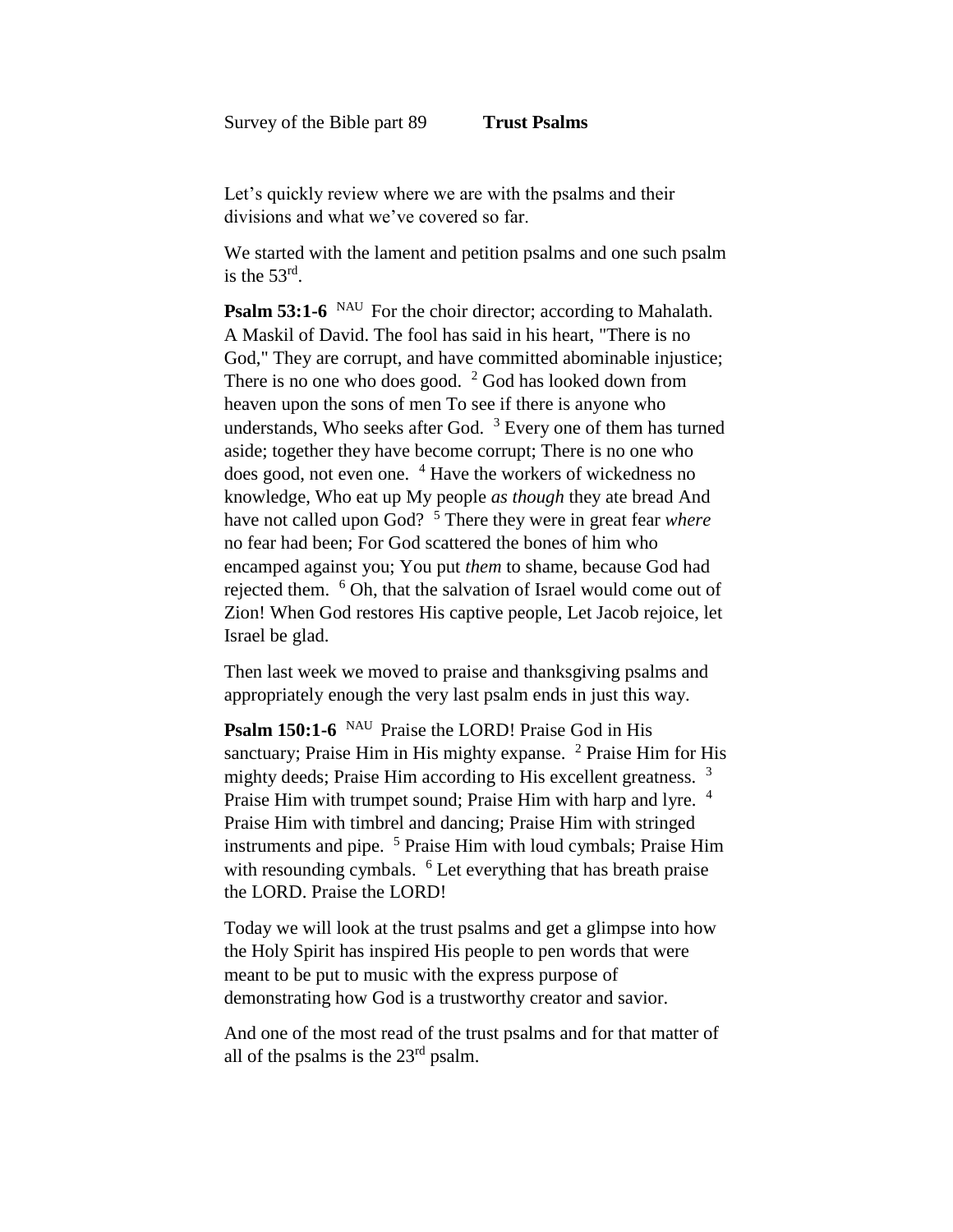**Psalm 23:1-6** <sup>NAU</sup> A Psalm of David. The LORD is my shepherd, I shall not want. <sup>2</sup> He makes me lie down in green pastures; He leads me beside quiet waters. <sup>3</sup> He restores my soul; He guides me in the paths of righteousness For His name's sake.  $4$  Even though I walk through the valley of the shadow of death, I fear no evil, for You are with me; Your rod and Your staff, they comfort me. <sup>5</sup> You prepare a table before me in the presence of my enemies; You have anointed my head with oil; My cup overflows. <sup>6</sup> Surely goodness and lovingkindness will follow me all the days of my life, And I will dwell in the house of the LORD forever.

This psalm must have been very dear to the heart of David as the Holy Spirit takes an integral part of David's life and brings it to bear upon how he too was in the position of being all that this psalm portrays.

## **How might that be?**

The early part of David's life was being a shepherd to his sheep. The context in which we first meet David is after God rejected the reigning king of Israel, Saul, for his disobedience.

**1 Samuel 16:1** Now the LORD said to Samuel, "How long" will you grieve over Saul, since I have rejected him from being king over Israel? Fill your horn with oil and go; I will send you to Jesse the Bethlehemite, for I have selected a king for Myself among his sons."

**1 Samuel 16:10-13** <sup>10</sup> Thus Jesse made seven of his sons pass before Samuel. But Samuel said to Jesse, "The LORD has not chosen these." <sup>11</sup> And Samuel said to Jesse, "Are these all the children?" And he said, "There remains yet the youngest, and behold, he is tending the sheep." Then Samuel said to Jesse, "Send and bring him; for we will not sit down until he comes here."  $^{12}$  So he sent and brought him in. Now he was ruddy, with beautiful eyes and a handsome appearance. And the LORD said, "Arise, anoint him; for this is he." <sup>13</sup> Then Samuel took the horn of oil and anointed him in the midst of his brothers; and the Spirit of the LORD came mightily upon David from that day forward. And Samuel arose and went to Ramah.

It would be some time later that this anointing would actually be enacted by God into a commission for which God chose David, where he goes from shepherd to king, and yet never really relinquishing his role as shepherd since he represents the King of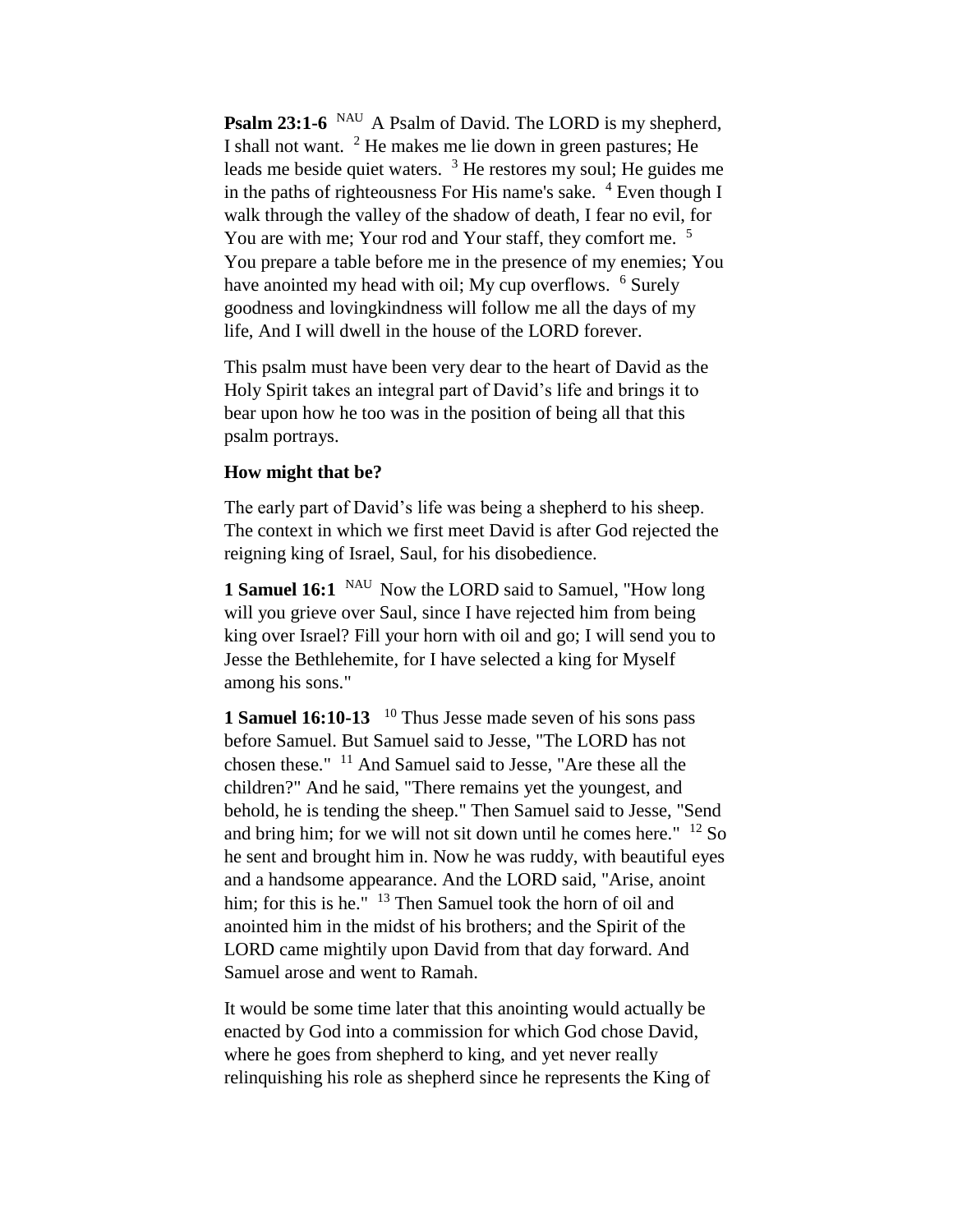kings and Lord of lords who has placed David as ruler and protector of Israel.

And so, David is actually a type of Christ in that the Holy Spirit would use David's life as a word picture of how the Messiah would be shown through the life of David as One who would become the ultimate Shepherd and King over His people.

The first transition for David between shepherd and king takes place at the battle of Socoh where Israel would be confronted by the Philistines and in particular Goliath.

**1 Samuel 17:12-15** <sup>12</sup> Now David was the son of the Ephrathite of Bethlehem in Judah, whose name was Jesse, and he had eight sons. And Jesse was old in the days of Saul, advanced *in years*  among men. <sup>13</sup> The three older sons of Jesse had gone after Saul to the battle. And the names of his three sons who went to the battle were Eliab the firstborn, and the second to him Abinadab, and the third Shammah. <sup>14</sup> David was the youngest. Now the three oldest followed Saul, <sup>15</sup> but David went back and forth from Saul to tend his father's flock at Bethlehem.

**It is no coincidence that we see David tending his father's flock at Bethlehem. Since David is in fact a type of Christ, as we have explained, in what way is David tending his father's flock at Bethlehem instructive of the Messiah to come many years later?**

The great Shepherd of the sheep of God would be born in Bethlehem, but whose reign and rule would be over Israel in Jerusalem, but it would be the new Israel, the Israel of God in the new Jerusalem on the new earth.

But if David is a foretaste, if you will, of the future shepherd Messiah, what would that Shepherd look like and what would be His function among His sheep?

Well, the  $23<sup>rd</sup>$  psalm begins to answer that as we are shown a Shepherd in whom we can trust for eternity.

**Psalm 23:1** <sup>NAU</sup> A Psalm of David. The LORD is my shepherd, I shall not want.

## **From one shepherd to another what is David saying?**

David knew the role of the shepherd. It is one in which there is a head and there are those over whom that head exists, namely the sheep.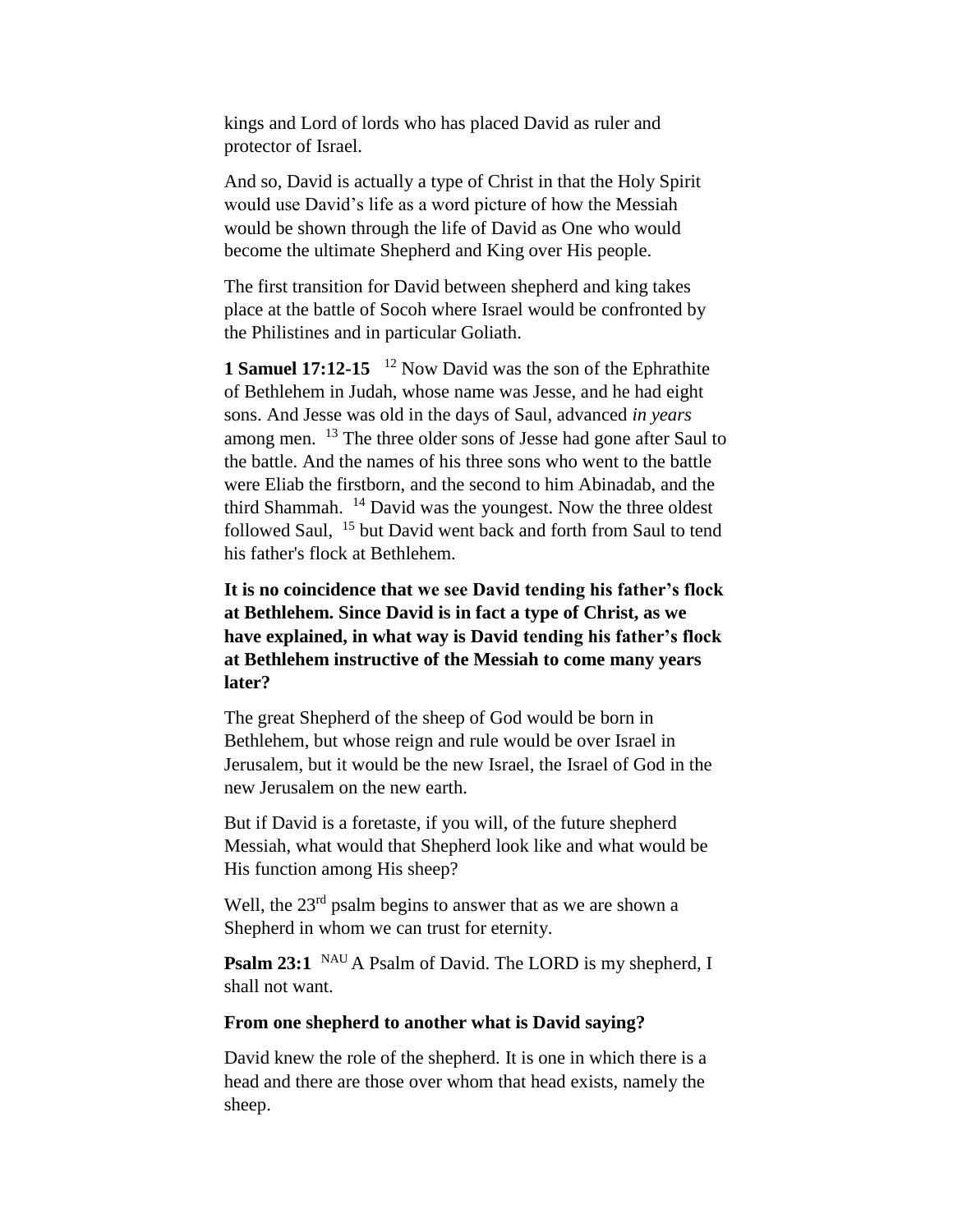David is a shepherd/king and here he makes it clear that he is still subordinate to the great Shepherd, his God and Lord. And because of that he has placed all of his trust in the only One who can effectively lead, guide and protect.

And so, David can say with confidence, because the Lord is my shepherd, I shall not want.

## **What does David mean when he states that he does not want?**

It doesn't mean that David has lost the desire for wants. We all want things. We want a good job, we want good family and friends, we want a roof over our heads and to live in safety. There is nothing wrong with wants.

What David is saying is that all of his wants will be met according to the one who is Shepherd over him and only has his best interests in mind.

The NIV comes pretty close to what this verse is actually saying.

NIV **Psalm 23:1** A psalm of David. The LORD is my shepherd, I shall not be in want.

NET **Psalm 23:1** *A psalm of David.* The LORD is my shepherd, I lack nothing.

And so, David begins this psalm of trust by saying that because my Shepherd knows more of what I need that even I do, (not unlike how sheep in the field are often clueless of their needs), I know that He will meet all of my needs and wants as He sees fit for my best.

Sometimes sheep will be under the impression that they need to move when the shepherd is not leading them. Maybe they get spooked by a loud noise or they may smell a predator nearby.

## **But if one of them decides to move without the shepherd leading them, what happens to the rest of the flock?**

And so, now you have chaos as sheep are running in all directions thinking they are doing the right thing instead of letting the shepherd do his job by keeping his sheep in one place as he takes care of the threat.

David knows how fickle his heart can be, and he also knows that his Shepherd has been there for him in the past. But, even if he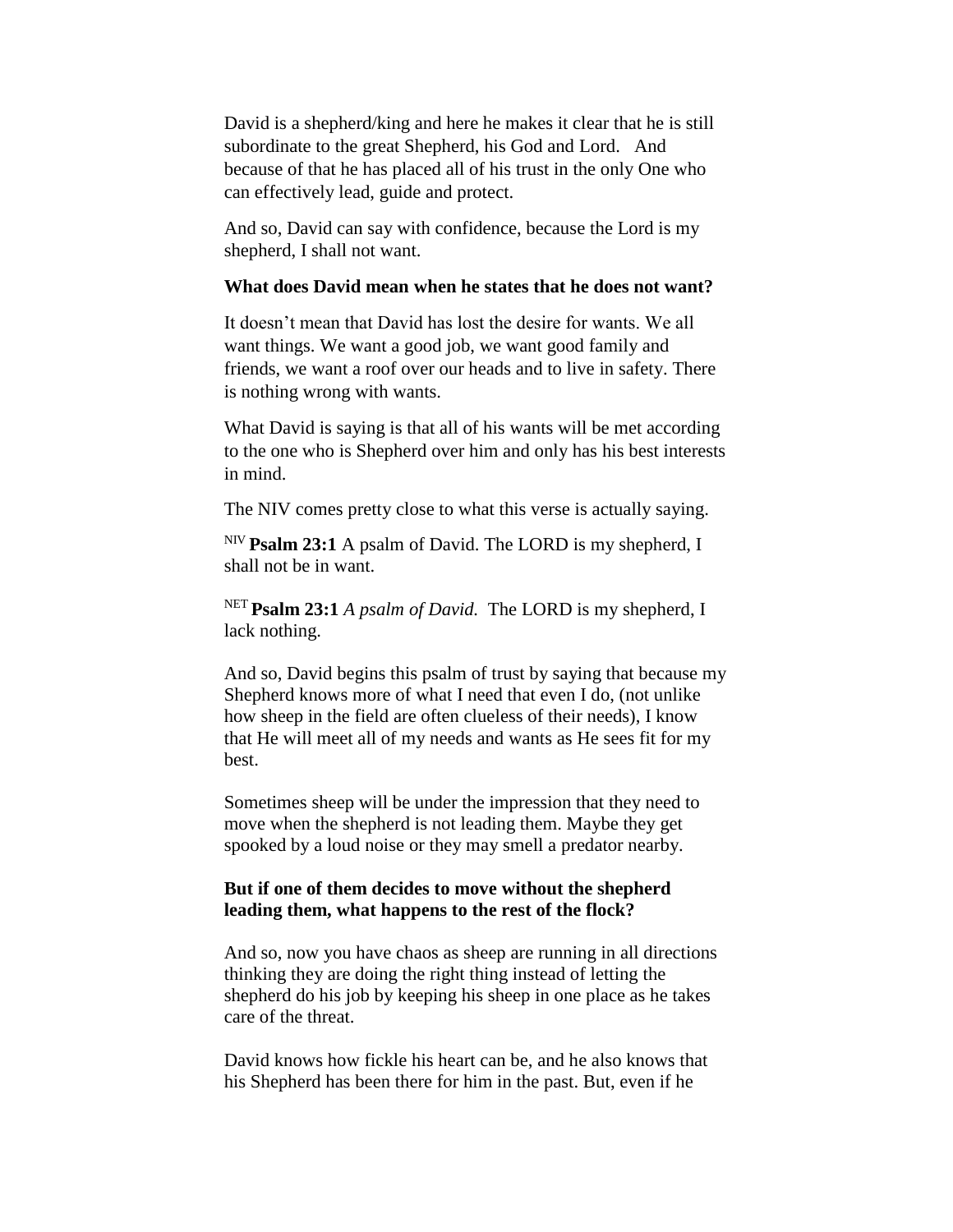didn't, he has the sure word of those who went before Him that God is one who can be trusted.

He need only go back to the word of the prophets before him, specifically Moses, who wrote about God's faithfulness to Adam and Eve, to Noah and his family and Abraham, Isaac and Jacob.

God can be trusted whether or not He has met a particular need in our lives in the past. But the truth of the matter is that all of us in Christ have already tasted the most trustworthy aspect of God's promise found in His Son Jesus Christ who has given us eternal life and the hope of glory to come.

And so, even if we never got another blessing from God in this world, we are still promised the greatest blessing of all. Having said that, we can still and must trust God even in this world for all our needs and wants even as the sparrows do.

**Matthew 10:29-32** <sup>29</sup> "Are not two sparrows sold for a cent? And *yet* not one of them will fall to the ground apart from your Father.  $30$  "But the very hairs of your head are all numbered.  $31$  "So do not fear; you are more valuable than many sparrows. <sup>32</sup> "Therefore everyone who confesses Me before men, I will also confess him before My Father who is in heaven.

And so, David knows that he lacks nothing because God is the creator and sustainer of the universe and that includes sustaining David himself.

But notices what happens from verse two on. Take note of the personal pronoun He.

**Psalm 23:2** <sup>2</sup> He makes me lie down in green pastures; He leads me beside quiet waters.

# **Keeping in mind what David knows about sheep what is the significance of making David lie down in green pastures and being led to quiet waters?**

Sheep can be pretty skittish and their trust factor in their shepherd has to be pretty high to be able to relax and rest comfortably. This verse is interesting in that a more literal rendering might be, "He stretches me out in a meadow."

For those of you who have or have had pets, particularly cats or dogs, you've seen that animal relax as they stretch themselves out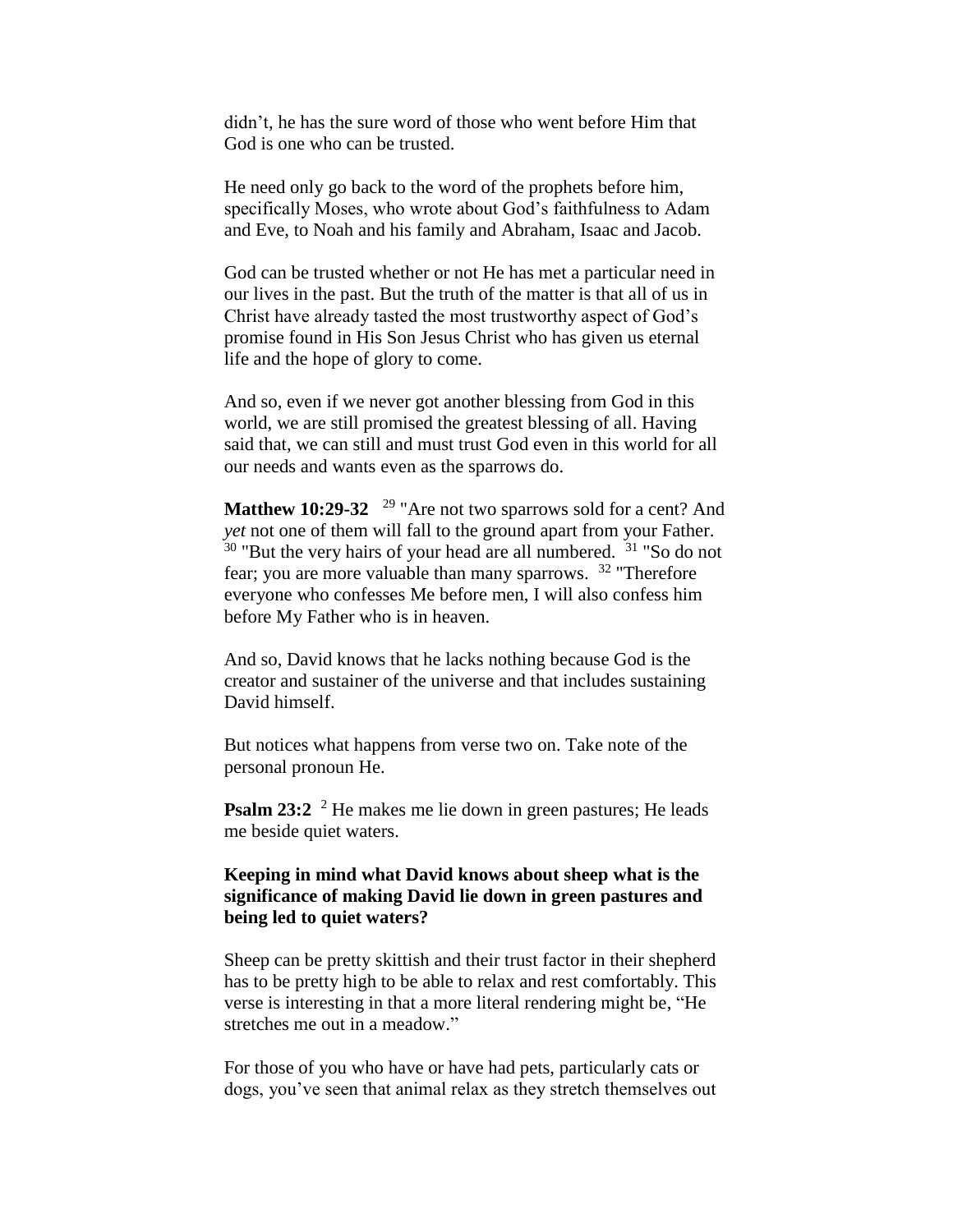either in a supine or prone position, which is to say either laying on their backs or on their stomachs with all four legs spread out.

That is a contented animal who trusts his environment and the people around him. That same animal who is about to be taken to the vet has an entirely different demeanor doesn't it?

Their eyes are wide open, their ears are back, their fur is standing straight up and their tails are usually between their legs.

### **What's the difference between those two scenarios?**

In the second scenario their trust is out the door, they're anxious because they know they are about to embark on something that is potentially scary and hurtful.

But what if their owner could communicate to them in such a way where he could relieve any fear by assuring them that they will not let any hurtful thing happen to them that isn't necessary even if it is scary?

My experience in the medical field is that even when you can communicate effectively with a patient and assure them that what they are about to experience will not hurt them and will actually help them, more times than not they are still scared and anxious.

And especially with kids, nothing, not even mom by their sides, will alleviate the terror in their eyes, until the test is over. It's like Dr. Jeckel and Mr Hyde. That child will fight you tooth and nail and is usually crying, but once you say those words, "all done", and mom is by their side again, the smile usually begins creeping back over their faces pretty quickly.

That's how we are with God sometimes. He assures us that He can and does give us the confidence that He is not only stretching us out in green, lush meadows, but is also taking us beside quiet waters, but the only thing we see is a field full of sharp, jagged rocks and raging rapids that are about to engulf us.

David had experienced both, but he can still write that God hasn't changed His attitude toward the sheep He loves and only desires their best.

**Psalm 23:3-4** <sup>3</sup> He restores my soul; He guides me in the paths of righteousness For His name's sake. <sup>4</sup> Even though I walk through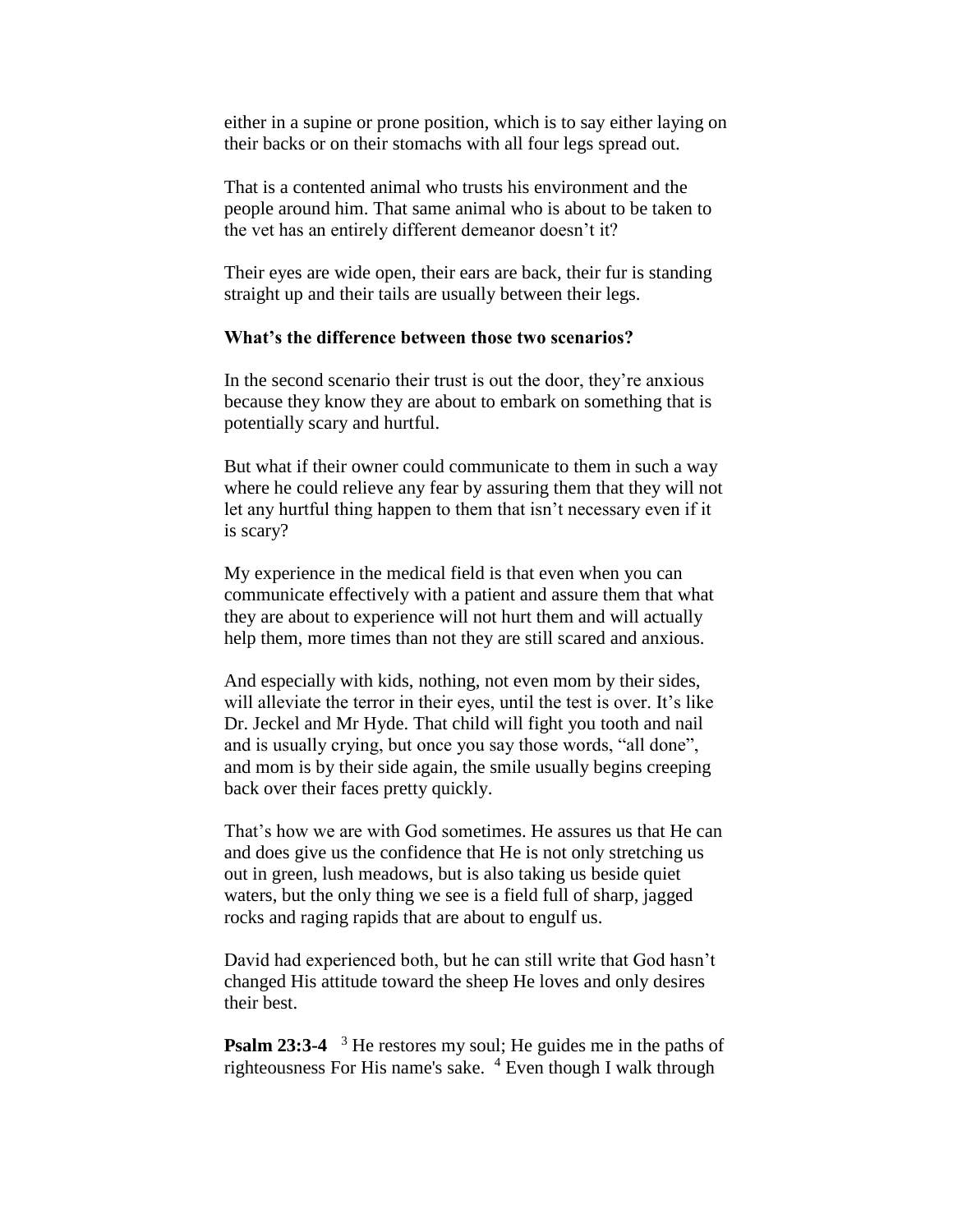the valley of the shadow of death, I fear no evil, for You are with me; Your rod and Your staff, they comfort me.

#### **Why would there be a need for David's soul to be restored?**

Because prior to the restoration there was probably the terror we just mentioned. So, David is making it clear that God's intention is not to terrorize us, but in the affairs of life He allows us to walk down paths that are pretty scary, in paths that lead to the valley of the shadow of death.

# **Now, why would God allow us to walk down such paths, keeping in mind the theme of this psalm?**

Because sometimes the only way to demonstrate trust in the One who loves us is to have that trust tested.

It's like that child who is just learning to walk. Remember when they were able to walk around a room only holding on to stuff. And you knew they were ready to take a few steps on their own. You held out your hand about three feet from them and encouraged them to take two or three steps assuring them that you would catch them. And they might let go of the chair they were holding on to as they wobble back and forth, and you say come on, come on.

And invariably, they shake their heads from side to side and grab back on to the chair. They are learning a couple of things. They are learning about their own abilities and they are learning about their desire to walk and yes their ability to trust that if they do fall you will catch them.

They eventually get it and their trust in you is secure after their attempts are met with success.

But what happens after those first steps turn into walking and then running after a time?

## **At that point how prevalent is their need to trust you for that particular area of life?**

## **In what other areas of life might that trust be put to the test again?**

This happens to us as well. We trust God for all sorts of things in life, but sometimes we achieve successes to where we don't think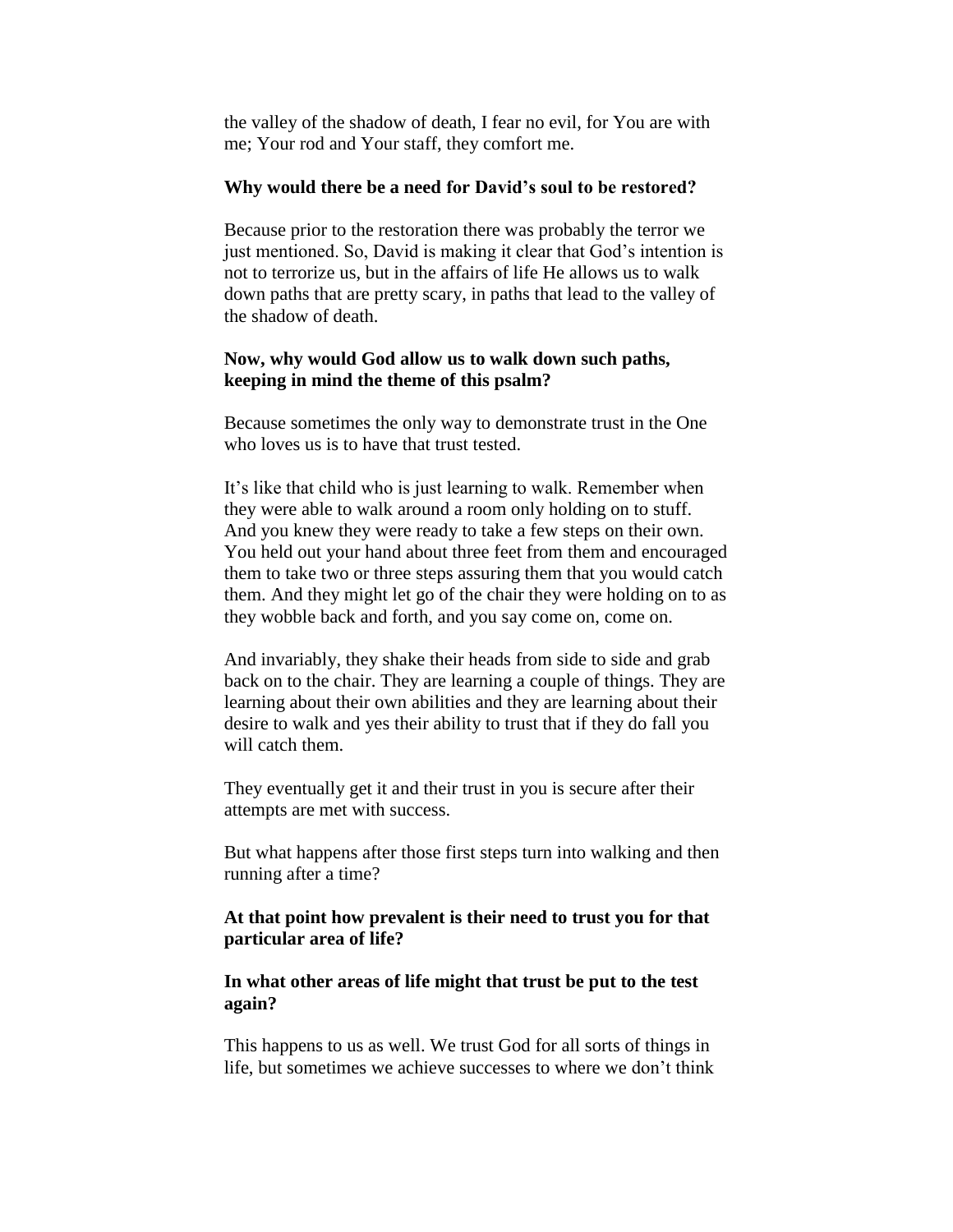we need God as much in that area of life and we can do things on our own quite well.

**However, our great Shepherd still desires our trust. So, what might He do to assure that we continue to trust, especially when we seem to have achieved success in an area where we don't think we need to trust Him as much?**

He might place us in an area where things are not very comfortable, like the valley of the shadow of death.

By the way, there is no indication in that verse that it is a valley of death. Only a valley of the shadow, or darkness of death. As kids we were sometimes scared of shadows. But shadows don't hurt anyone. And this is why David continues.

**Psalm 23:4** <sup>4</sup> ... I fear no evil, for You are with me; Your rod and Your staff, they comfort me.

## **Why does David not fear, either real or imagined dangers?**

Because he trusts his Shepherd. David knew what a rod and a staff were for. They were to lead and protect. And David knew that his Shepherd would do both in any circumstance, especially circumstances where he was forced to trust his God.

And in the final analysis our Great Shepherd is actually leading us some place not just causing us to wander aimlessly in this world.

**Psalm 23:5-6** <sup>5</sup> You prepare a table before me in the presence of my enemies; You have anointed my head with oil; My cup overflows. <sup>6</sup> Surely goodness and lovingkindness will follow me all the days of my life, And I will dwell in the house of the LORD forever.

Our enemies may come against us in many different ways, but there will be a time in which God will bless us and bring us into the wedding feast as God prepares a table just for us. Jesus touches on this in the gospel of John and Matthew and the book of Revelation.

**John 14:2-3** <sup>2</sup> "In My Father's house are many dwelling places; if it were not so, I would have told you; for I go to prepare a place for you. <sup>3</sup> "If I go and prepare a place for you, I will come again and receive you to Myself, that where I am, *there* you may be also.